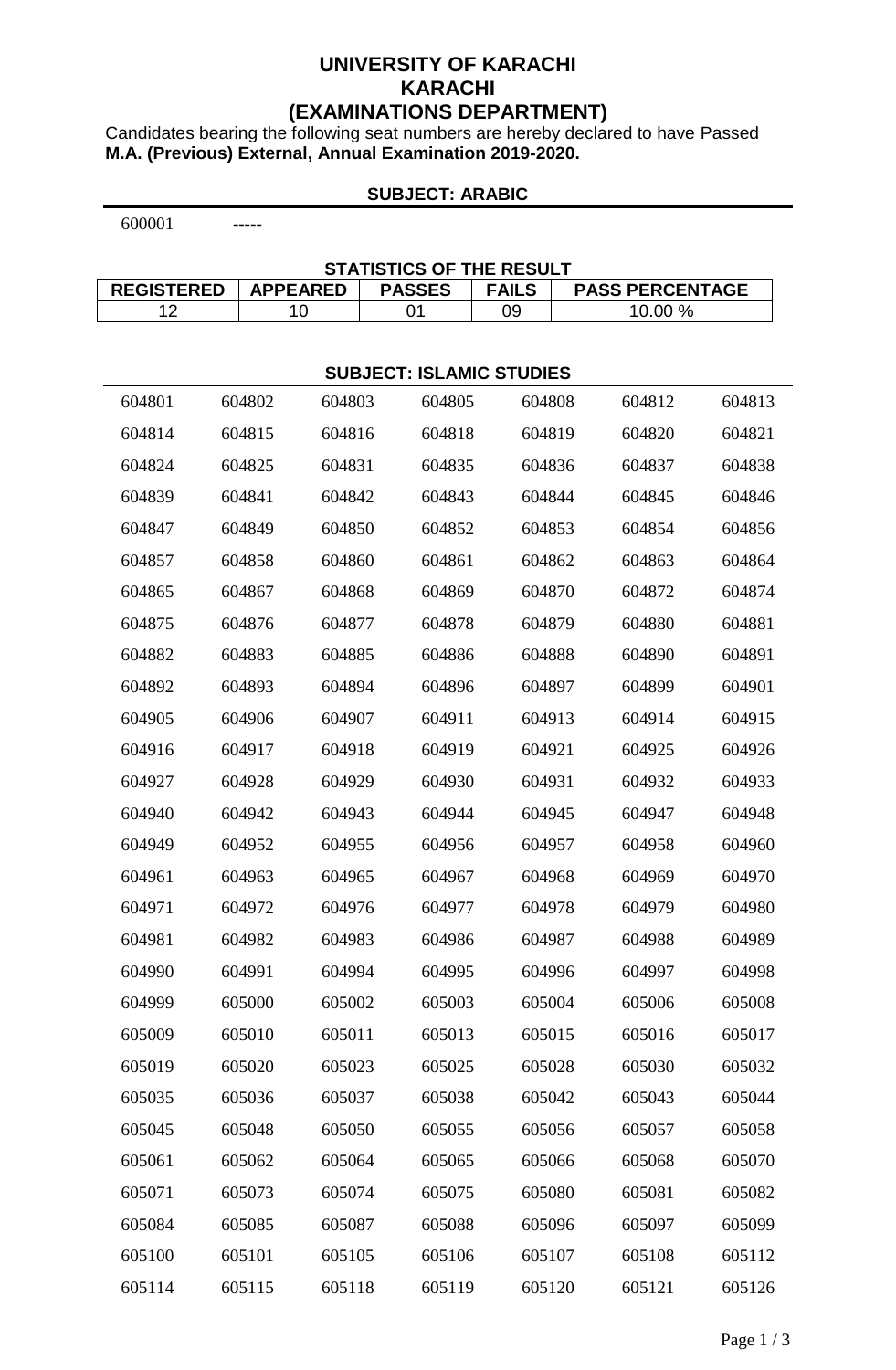| 605128 | 605129 | 605131 | 605132 | 605135 | 605137 | 605141 |
|--------|--------|--------|--------|--------|--------|--------|
| 605142 | 605145 | 605146 | 605148 | 605151 | 605152 | 605153 |
| 605155 | 605160 | 605161 | 605163 | 605169 | 605170 | 605171 |
| 605172 | 605173 | 605174 | 605175 | 605176 | 605177 | 605178 |
| 605179 | 605180 | 605181 | 605183 | 605186 | 605187 | 605192 |
| 605193 | 605197 | 605199 | 605201 | 605202 | 605203 | 605205 |
| 605208 | 605210 | 605211 | 605212 | 605215 | 605216 | 605217 |
| 605221 | 605228 | 605229 | 605231 | 605234 | 605236 | 605237 |
| 605238 | 605239 | 605240 | 605242 | 605244 | 605245 | 605246 |
| 605247 | 605248 | 605249 | 605250 | 605251 | 605252 | 605254 |
| 605259 | 605261 | 605263 | 605264 | 605265 | 605267 | 605270 |
| 605271 | 605273 | 605274 | 605275 | 605277 | 605278 | 605279 |
| 605280 | 605282 | 605283 | 605284 | 605289 | 605291 | 605292 |
| 605294 | 605297 | 605299 | 605300 | 605301 | 605302 | 605303 |
| 605304 | 605305 | 605306 | 605310 | 605311 | 605312 | 605313 |
| 605315 | 605316 | 605317 | 605321 | 605322 | 605324 | 605327 |
| 605328 | 605329 | 605330 | 605331 | 605332 | 605334 | 605335 |
| 605336 | 605337 | 605338 | 605339 | 605340 | 605342 | 605343 |
| 605344 | 605346 | 605347 | 605348 | 605349 | 605350 | 605351 |
| 605352 | 605353 | 605354 | 605355 | 605356 | 605357 | 605358 |
| 605360 | 605361 | 605362 | 605363 | 605364 | 605366 | 605368 |
| 605371 | 605373 | 605374 | 605375 | 605376 | 605377 | 605378 |
| 605380 | 605381 | 605382 | 605384 | 605385 | 605387 | 605388 |
| 605390 | 605392 | 605393 | 605394 | 605399 | 605403 | 605406 |
| 605407 | 605408 | 605409 | 605411 | 605412 | 605413 | 605415 |
| 605417 | 605418 | 605420 | 605421 | 605422 | 605423 | 605425 |
| 605428 | 605430 | 605431 | 605432 | 605433 | 605435 | 605436 |
| 605442 | 605443 | 605445 | 605446 | 605447 | 605448 | 605449 |
| 605450 | 605451 | 605453 | 605455 | 605456 | 605457 | 605459 |
| 605460 | 605461 | 605462 | 605463 | 605464 | 605465 | 605466 |
| 605468 | 605469 | 605471 | 605472 | 605473 | 605474 | 605475 |
| 605476 | 605477 | 605478 | 605479 | 605480 | 605482 | 605483 |
| 605492 | 605495 | 605513 | 605521 | 605529 | 605532 | 605534 |
| 605535 | 605536 | 605539 | 605540 | 605543 |        |        |

# **STATISTICS OF THE RESULT**

| <b>REGISTERED</b> | <b>APPEARED</b> | <b>PASSES</b> | FAILS | <b>PASS PERCENTAGE</b> |
|-------------------|-----------------|---------------|-------|------------------------|
| 743               | 628             |               | 157   | 75.00 %                |